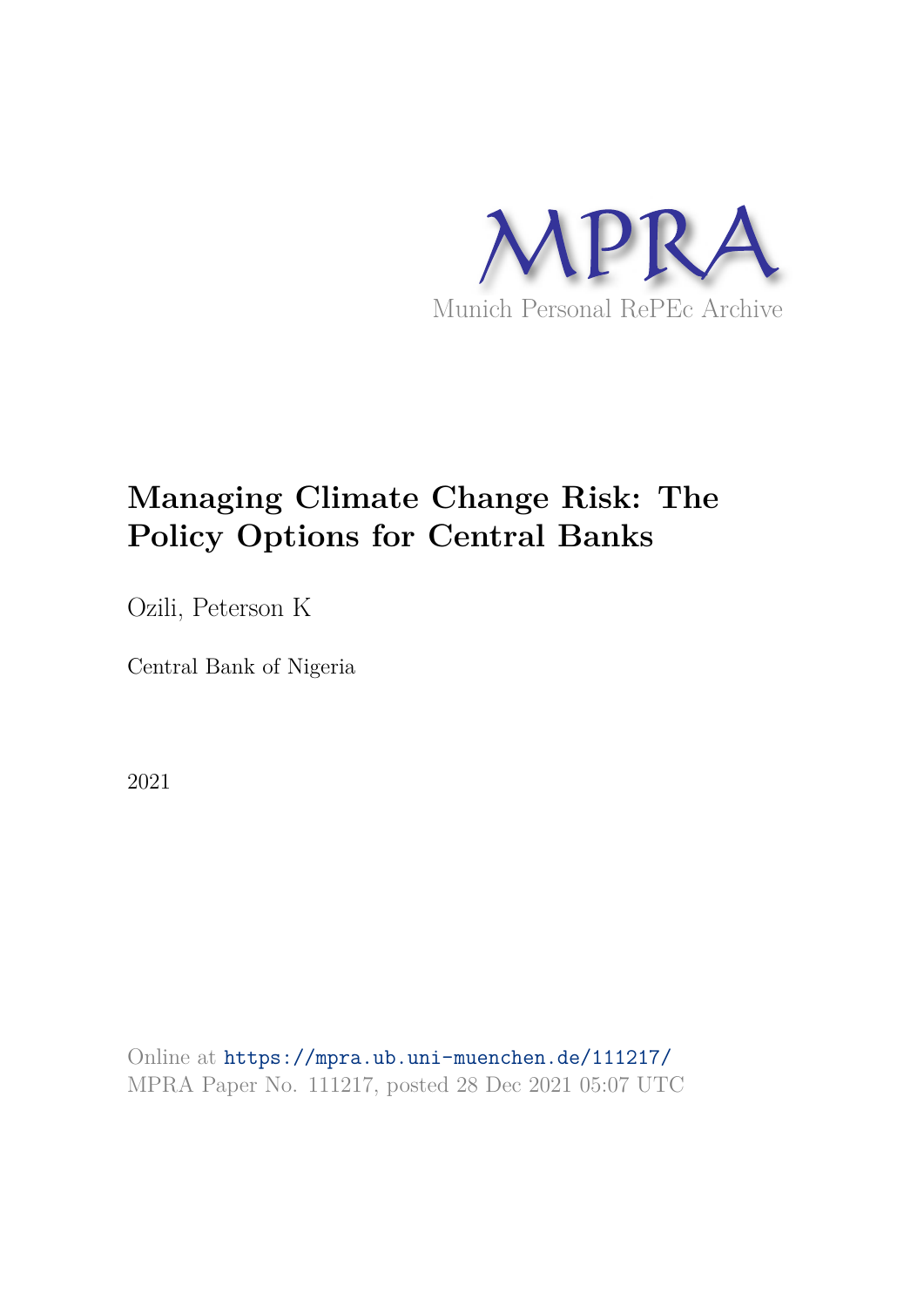### **Managing Climate Change Risk: The Policy Options for Central Banks**

# Peterson K. Ozili

#### **Abstract**

This article discusses some policy options that central banks may find useful in dealing with climate change risk in the financial sector. The effect of climate change on the financial sector are indirect but severe when they occur. Central banks play an important role in regulating the financial sector and in managing its inherent risks, yet there are no studies that suggest policy solutions to help central banks and other financial sector regulators deal with the risk that climate change pose to the financial sector. Five policy options are proposed in the paper, which includes: imposing a climate change capital surcharge; impose a fixed-rate risk capital - based on Tier 2 capital; a reduction in lending to industries whose activities destroy the environment and climate; creating a climate bank; and, requiring financial institutions to relocate their important assets to areas less prone to climate change events. Several policy experiments are needed to identify the best policy option that works best for each country while taking into account the unique financial sector, financial system and climate change history of each country.

Keyword: climate change, financial risk, financial institutions, central bank, financial system, financial sector, banks, capital surcharge, climate change risk, climate bank, bank regulation.

JEL Code: G21, G28.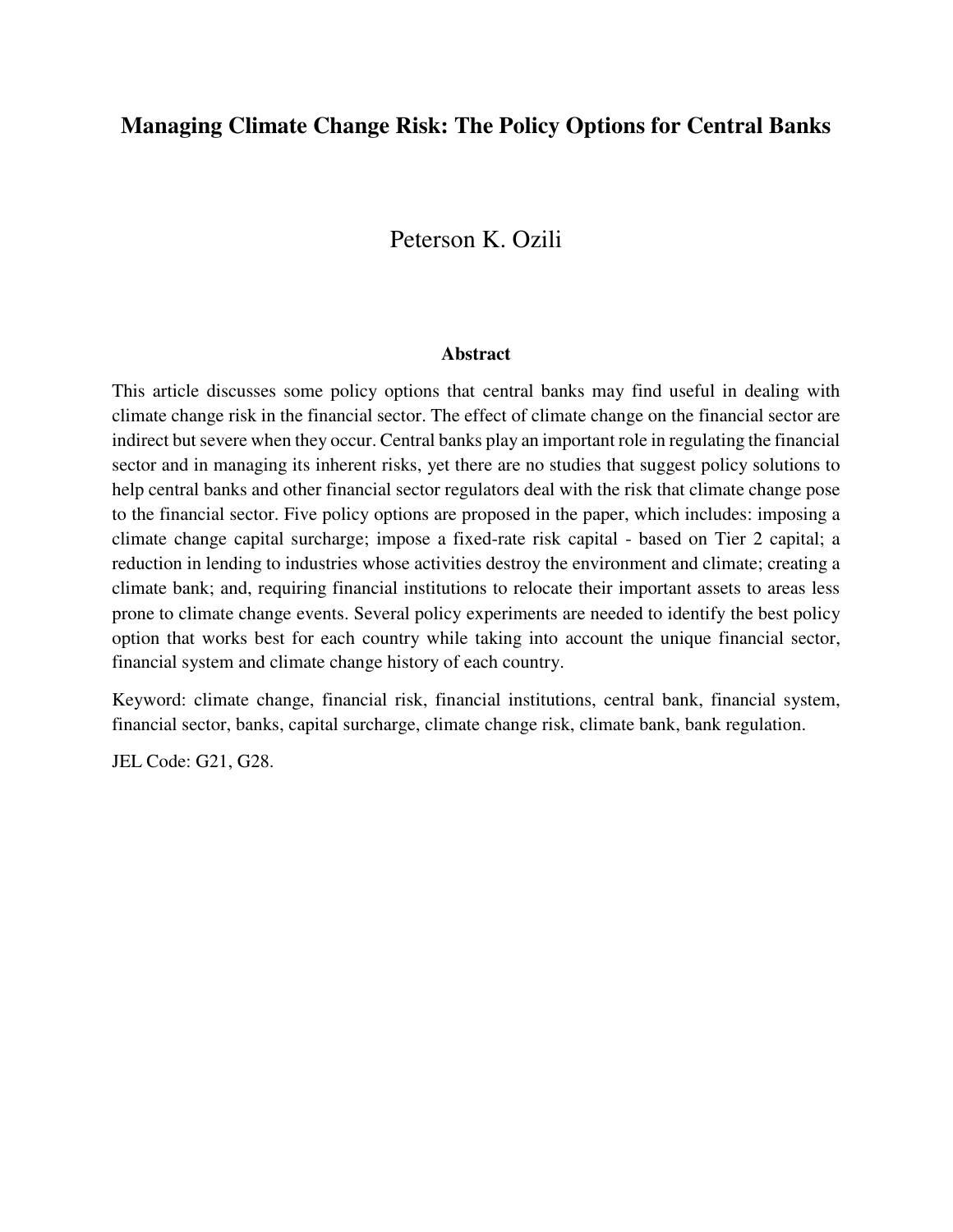$\overline{\phantom{0}}$ 

### **1. Introduction**

The paper discusses the policy options that central banks may find useful in dealing with the risk of climate change. There is a general consensus that climate change events have a disastrous effect on human life and on businesses (Ramanathan et al, 2019; Kellogg, 2019). This has led many individuals, organizations and governments to seek ways to deal with the increasing climate change risk in the World.<sup>1</sup> Before now, the financial sector was considered to be immune from climate change events. But given the possible reduction in banks' profit and the potential loss suffered by banks following the destruction of the assets of banks' clients and customers during hurricanes, thunderstorms and typhoons, central banks are now being pressured to assess and evaluate the impact of climate change events on the financial sector as a whole.

In the financial sector, climate change events have an indirect effect on financial institutions, at least in theory, for instance, climate change events can lead to: loss or damage of physical collateral, disruption to the operations of financial institutions, disruption to the business of banks' customers, increase in insurance claims and liabilities due to climate-related damages, increase in insurance premiums, harsh working conditions for employees in the financial sector, and the potential loss of office branch networks (Ozili, 2020a). Businesses affected by climate change events may not be able to meet their loan obligations to financial institutions which may affect the profitability and stability of the financial institutions that lend money to the affected businesses. For this reason, central banks and bank supervisors have been under pressure to formulate policies to reduce the effect of climate change on financial institution in the financial sector.

So far, only few Central banks have issued policy statements on climate change such as the Bank of England<sup>2</sup> and the Bank of Canada<sup>3</sup>, and most of the policy statements issued by these two central banks are narratives or descriptive caution to financial institutions under their supervision. Other central banks have been reluctant or slow in fighting the risk that climate change pose to the financial sector (Brunnermeier and Landau, 2020; Ozili, 2020b), for two reasons: one, most Central banks think that the risk that climate change pose to the financial sector are non-systemic in nature, and therefore, do not require significant supervisory response and action; and two, some Central bankers believe that climate change risk cannot be accurately measured or quantified, and risk that cannot be measured or quantified cannot be managed.

This study is important because climate change risk has the potential to become systemic, and managing systemic risk in the financial sector is important to central banks. Central banks are the only institution with the authority to require financial institutions to proactively conduct risk

 $<sup>1</sup>$  A consensus was reached in the 2016 Paris Agreement. The 2016 Paris Agreement within the United Nations</sup> Framework Convention on Climate Change deals with greenhouse-gas-emissions mitigation, adaptation, and finance.

<sup>&</sup>lt;sup>2</sup> https://www.bankofengland.co.uk/knowledgebank/climate-change-why-it-matters-to-the-bank-of-england

<sup>&</sup>lt;sup>3</sup> https://www.bankofcanada.ca/2019/05/opening-statement-160519/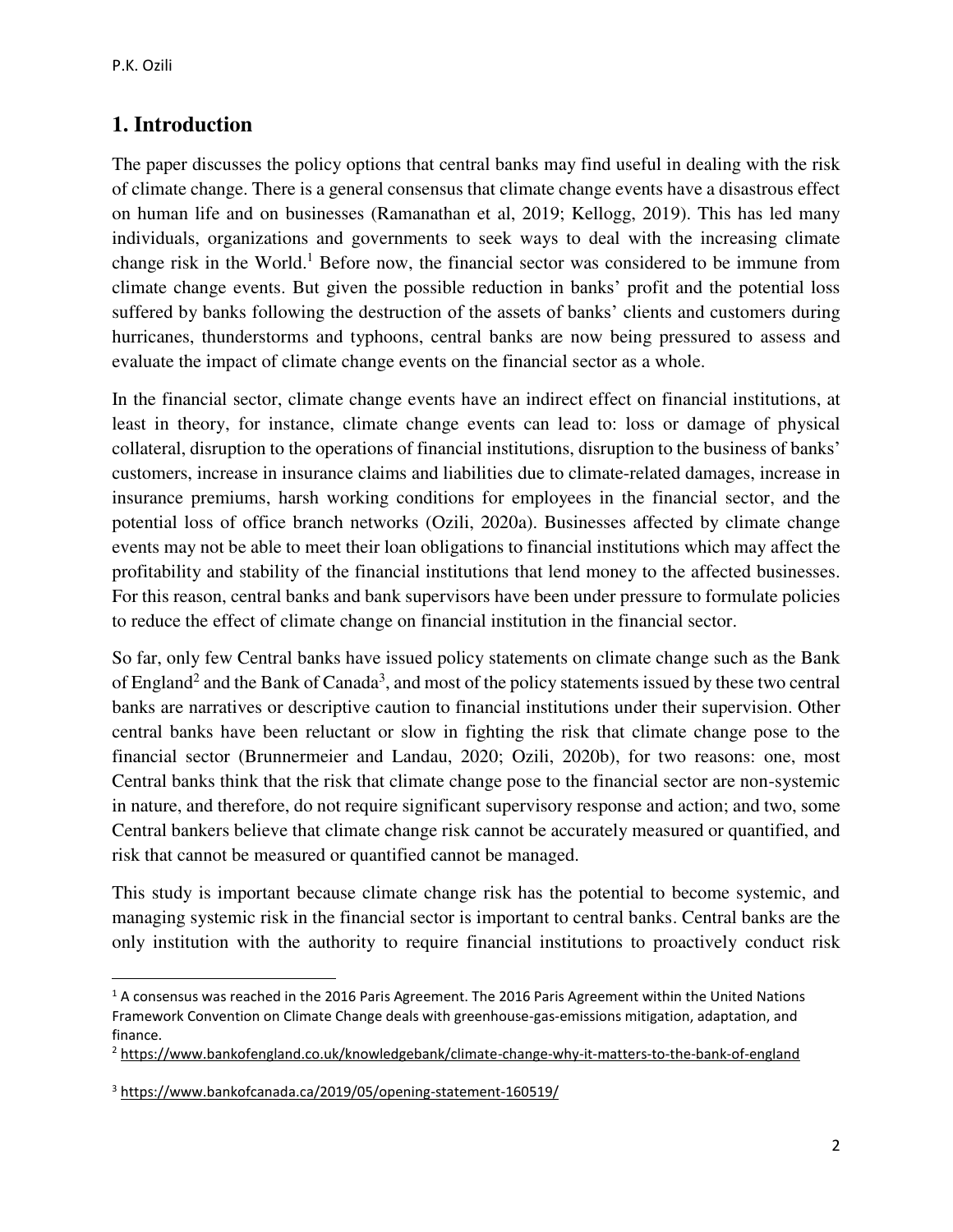assessment on the impact of climate change risk on financial institutions' activities and operations. The authority (and discretion) that Central banks have in regulating financial institutions puts them in the best position to set up policies aimed at mitigating climate change risk.

In this article, I present some policy solutions on how Central banks can mitigate climate change risk. The policy solutions expressed in this article makes two contributions to the literature. First, the discussion in this article contributes to ongoing policy debates on how to reduce the risk that climate change pose to corporations including financial institutions (see Battiston et al, 2017; Campiglio et al, 2018; Furrer et al, 2012, etc). Secondly, the viewpoints expressed in the article contribute to the literature that examine the effect of financial regulation and supervision on regulated financial institutions (see Goodhart et al, 2013; Demirguc-Kunt et al, 2003). Extending the debate to climate change, I explore the kind of policies that will help financial institutions remain safe during climate change events. Finally, the policy ideas expressed in this paper are important and relevant to financial sector regulators, bank supervisors, banking academics, climate change academics and climate change scientists.

The rest of the article is organized as follows. Section 2 presents the literature review. Section 3 discuss the policy options and Section 4 concludes.

# **2. Literature Review**

#### **2.1. Climate change: origins**

On the origin of climate change, Ramanathan et al (2019) argue that human activity has made modifications to the land, the oceans, and the atmosphere, and those changes have damaged the environment and disrupted the planet's climate. Kellogg (2019) argue that human activity, particularly the use of fossil fuel, has induced a significant change in the climate, leading to a significant warming of the Earth's surface for the next fifty years. Korell et al (2019) show that there is need to conduct experiments that alter the local climate, and measure community-level response and ecosystem‐level response to climate change, to help us understand how future ecosystems will respond to climate change. In their study, they synthesized data from 76 studies that manipulated the climate and measured plant community responses. They find that most climate change experiments do not correspond to model‐projected climate scenarios for their respective regions, which implies that it may be difficult to predict the response of plant biodiversity and ecosystem functions to climate change. Altieri and Gedan (2015) analyzed the severity of climate change, and found that 94% of dead zones are in regions that will experience at least a 2 °C temperature increase by the end of the century. Poole et al (2019) examine how air pollution affects the weather and climate change. They show that air pollution from fossil fuel burning and traffic-related emissions can alter respiratory defense mechanisms and work synergistically with specific allergens to worsen asthma in susceptible people. They suggest that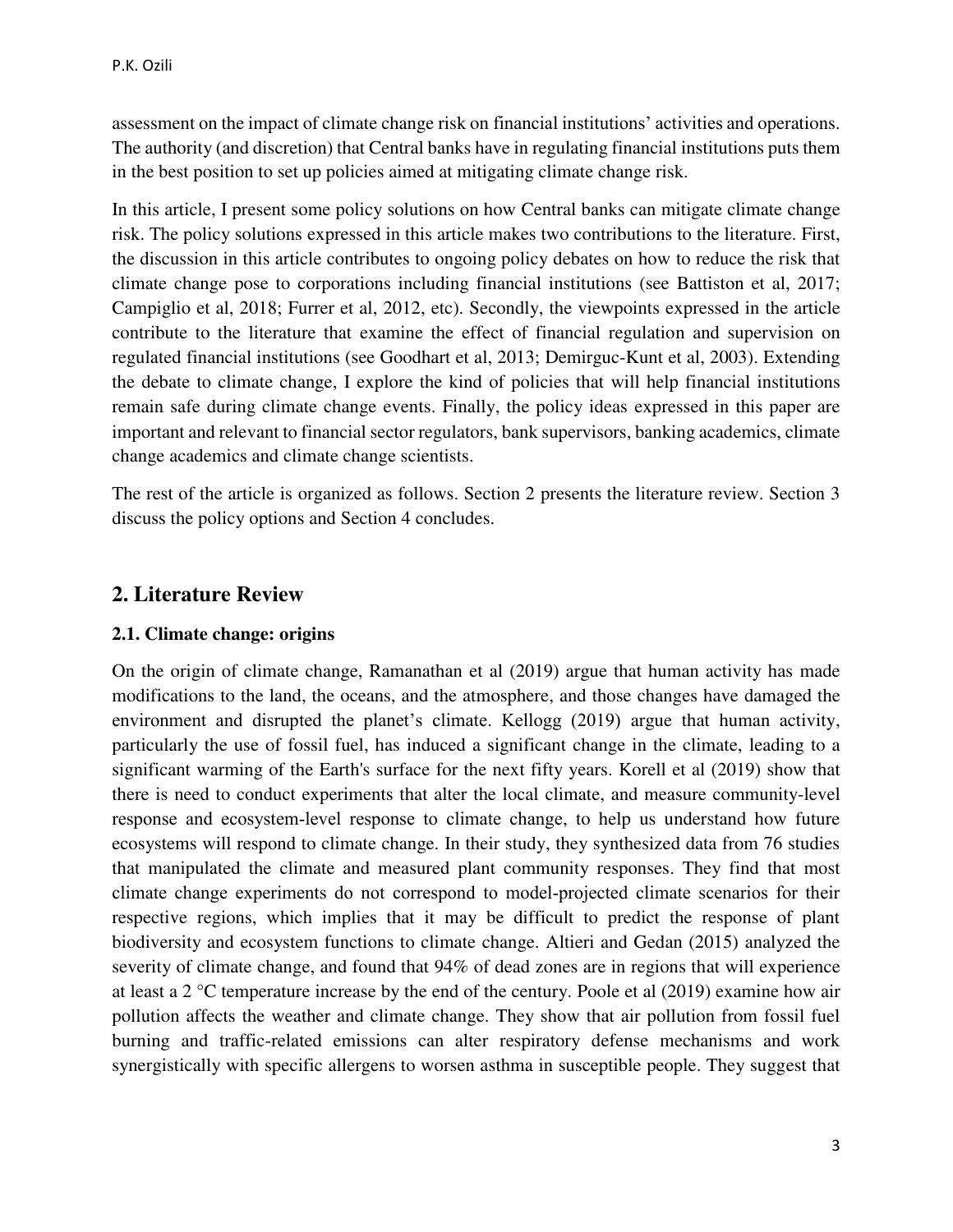community efforts can help to reduce air pollution, thereby reducing greenhouse gas emission and improving air quality.

#### **2.2. Climate change in the financial sector**

Carney (2015) analyses the effect of climate change on the financial sector, and show that climate change will expose the financial sector to three main risks. One, physical risks - the impact today on insurance liabilities and the value of financial assets that arise from climate- and weather-related events, such as floods and storms that damage property or disrupt trade. Two, liability risks - the impact that could arise tomorrow if parties who have suffered loss or damage from climate change events seek compensation from those they hold responsible. Three, transition risks - the financial risks which could result from the process of adjustment towards a lower-carbon economy (Carney, 2015).

Doran and Quinn (2008) analyse nearly 6400 10-K filings by S&P 500 companies, to determine whether there are climate change-related disclosures by corporations in the stock market. They find that there was high level of non-disclosure of climate change risks by corporations. Only about half of the executives believe climate change is a social issue that affects shareholder value in the next five years. 76.3% of surveyed corporations failed to even mention climate change in the required SEC filings which investors relied on. Doran and Quinn (2008) further argue that the fact that the large majority of S&P 500 companies neglect to even mention climate risk demonstrates the fundamental failure to implement securities law and protect investors in capital markets. They suggest that the SEC should provide standardized guidance to corporations on reporting requirements for climate risk disclosure.

Dafermos et al (2018) use a stock-flow-fund ecological macroeconomic model to analyse the effects of climate change on financial stability. They place emphasis on the impact of climate change damages on the price of financial assets and the financial position of firms and banks. They find that, climate-induced financial instability can adversely affect credit expansion and reduce the level of economic activity. They also find that climate change damages can lead to portfolio reallocation that can cause a gradual decline in the price of corporate bonds. Finally, they observe that, by destroying the capital of firms and reducing their profitability, climate change is likely to gradually deteriorate the liquidity of firms, leading to a high default rates that could negatively affect the financial and non-financial sector. Battiston et al (2017) find that the direct and indirect exposures to climate-policy-relevant sectors represent a large portion of investors' equity portfolios, especially for investment and pension funds. They suggest that an early and stable climate policy framework would allow for smooth asset value adjustments.

Campiglio et al (2018) argue that the primary responsibility for managing the transition to a lowcarbon economy rests with governments, and that even though the government may seek collaboration with Central banks, such cooperation will not require a modification of Central banks' mandate. On the other hand, Monti (2009) argue that the impact of extreme weather events, including climate change and global warming, can be reduced through a proactive role of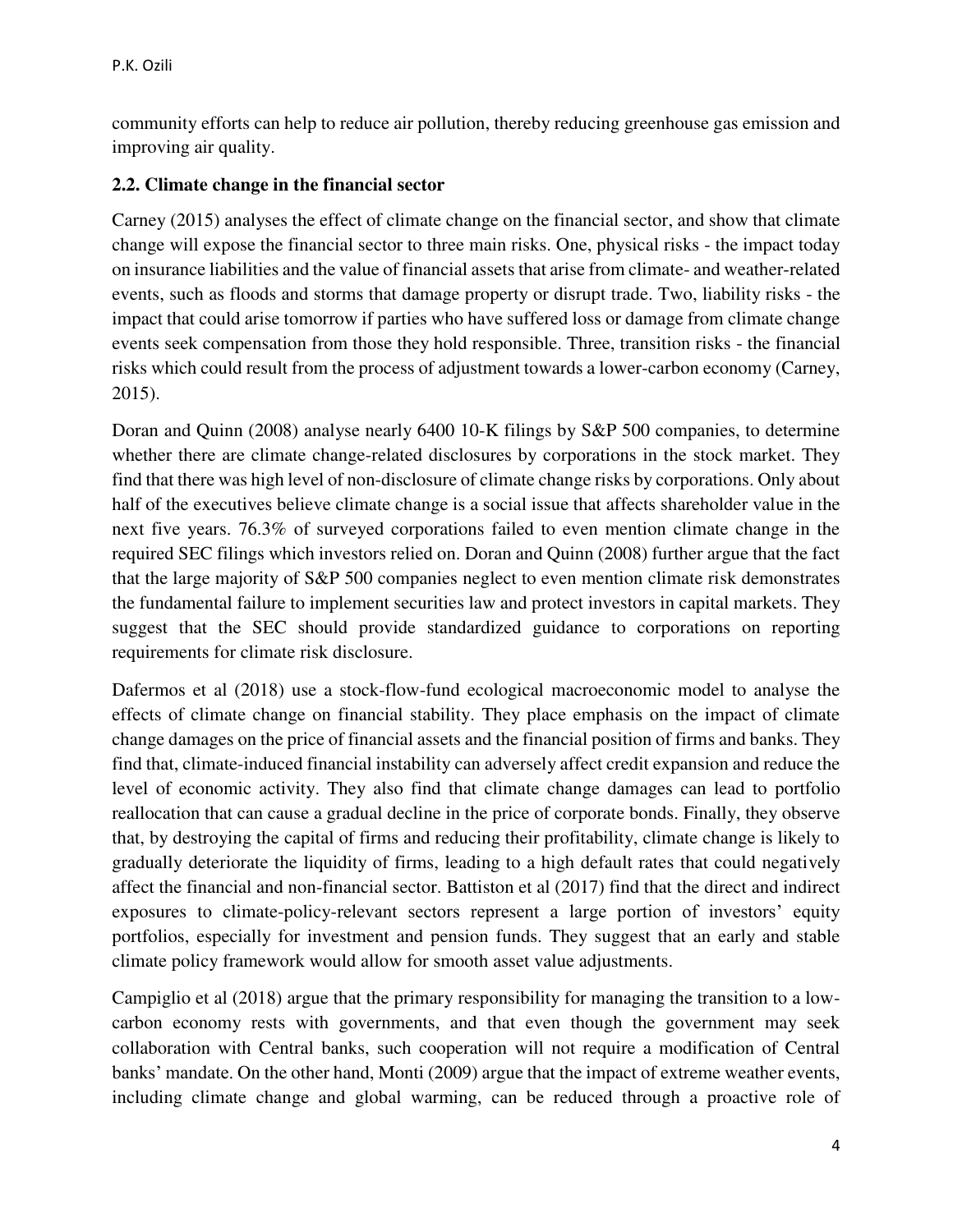governments in direct and continuous collaboration with the private sector especially insurance companies, reinsurance companies and other financial sector participants. Zobaa (2005) argue that climate change does not only affect communities and societies but also companies in the financial sector, and that the insurance industry and other institutional investors have begun to take climate and CO2 emission risks into consideration in their insurance premium and investment decisions.

#### **2.3. The Central bank and risk in the financial sector**

There are many risks in the financial sector. Most risks are correlated with each other, and the correlation among risks require an integrated approach in managing risk rather than managing risk in silos or separately (Cornett and Saunders, 2003). Depending on the type of financial institution, some risk will be more important than others (Hull, 2012). For banks, the important risks are credit risk, operational risk, liquidity risk and market risk, while Fintech businesses tend to worry more about operational risk and liquidity risk. Regulators require banks to identify and manage their risk effectively because poor risk management may lead to poor performance (Brunnermeier et al, 2009).

Central banks are most often the regulator of all financial institutions in the financial sector in most countries (Goodhart, 2011), and as a result, achieving financial system stability is one of its main mandates as well as maintaining price stability (Ferguson, 2003). Central banks manage risks in the financial sector by issuing out regulations that sets the licensing requirements for a company to engage in financial services business, set the minimum regulatory capital requirements, imposing activity restriction on financial institutions when necessary, demand higher levels of regulatory capital when necessary, imposing severe penalties to discourage financial institutions from breaking the rules, and conducting risk-based supervision of the activities of financial institutions. In addition to these, the role of central banks is expected to change as new risks emerge in the financial sector (Goodhart, 2011). One of such risk is climate change risk.

#### **3. The Policy Options**

#### **#1. Impose a climate change capital (CCC) surcharge**

Central banks should impose a climate change capital (CCC) surcharge on all financial institutions under its supervision. The climate change capital (CCC) surcharge is the amount of risk capital that financial institutions should set aside for their exposure to businesses whose activities pollute the environment and the atmosphere or climate. The climate change capital (CCC) surcharge should be kept with the central bank or the financial regulator in a country, and the expectation is that the CCC surcharge will be used to minimize the damage to financial institutions caused by unfavourable climate change events when they occur, and to help the affected financial institutions recover from unexpected and unfavourable climate change event.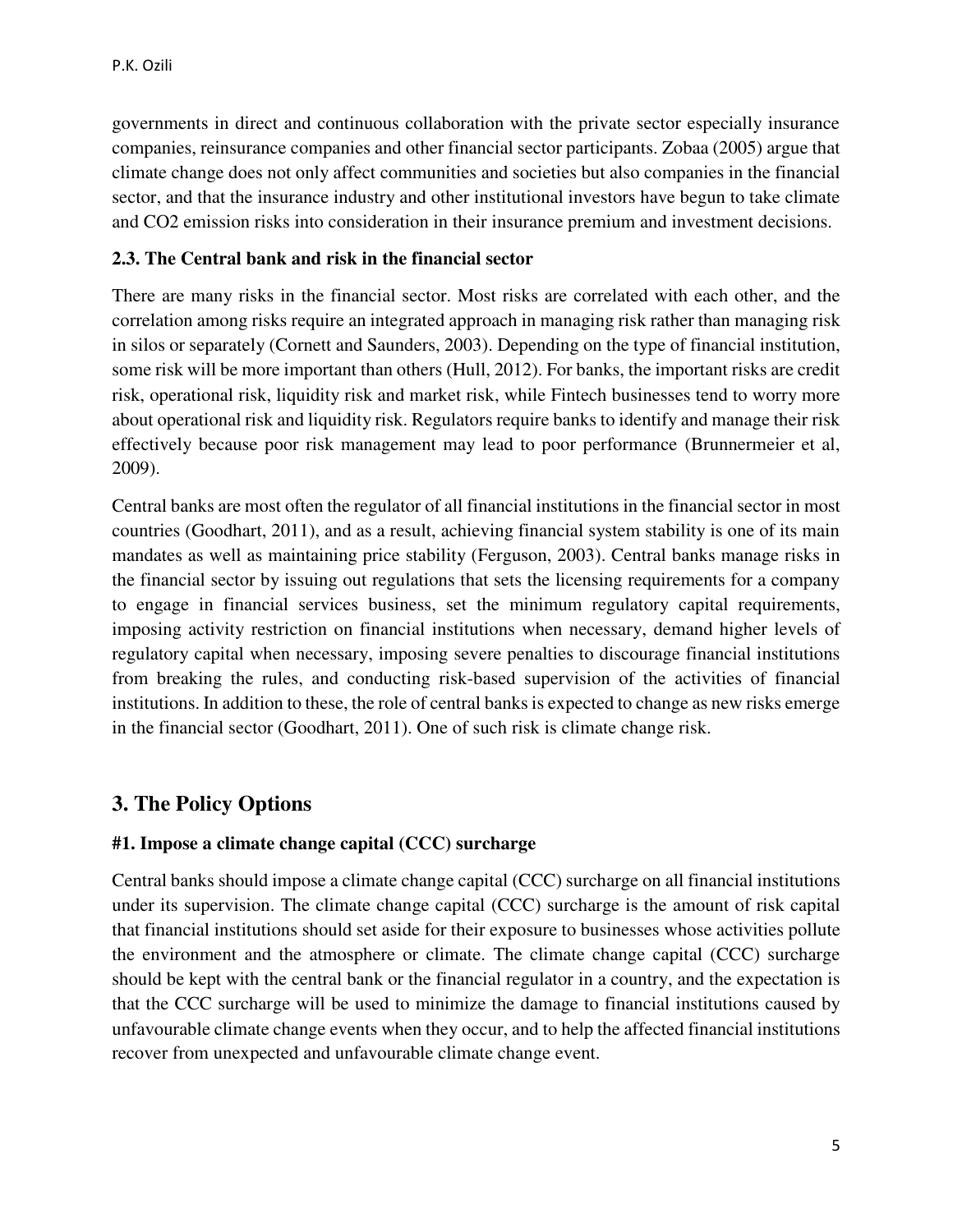To adopt this policy approach, supervisors will need to measure the climate change risk assets (CCRA), the climate change impact (CCI) ratio and the climate change capital (CCC) surcharge of a financial institution. The CCRA is the weighted average of the sum of the climate change risk assets under at least four (4) scenarios or determinants. The climate change capital (CCC) surcharge of a financial institution, which is a percentage of the CCRA, is the amount of capital a financial institution should set aside to mitigate climate change risk. The climate change impact (CCI) ratio is simply the ratio of the asset-at-risk if a climate change event occurs as a proportion of the financial institution's total risk assets in the geographical area.

The CCI ratio is expressed as:

CCI ratio = climate change risk assets / total risk assets

Under this policy approach, a financial institution will be required to assign a climate change riskweight to all its physical and tangible assets using a specified methodology. To determine the risk weight, four major factors should be taken into consideration alongside other national considerations, (i) the history of climate change events that have occurred in the geographical area where the financial institution's assets are located, (ii) the current number of industrial activities in the geographical area that are environmentally destructive, (iii) the availability of, and number of, emergency response agencies in the geographical area, and (iv) the amount of free funds (excluding cash reserve ratio) owned by the financial institution.

Let's take a hypothetical example. Consider a small bank, Rohm Bank, located in California in the United States. Rohm Bank operates under a regional banking license which means that all the assets of Rohm Bank are located in a specific region - California. Assume that the collateral owned or kept by Rohm Bank are also located in the same geographical area where the bank's assets are located, therefore, the valuation of Rohm Bank's assets will also include the value of all collateral assets in Rohm Bank's possession in the geographical location. Also, assume that the total value of the Rohm Bank's assets is \$14million. The climate change risk weights are derived from assessing the bank's exposure to climate change events using four scenarios or determinants using the methodology shown in Table 1.

[Insert Table 1 here]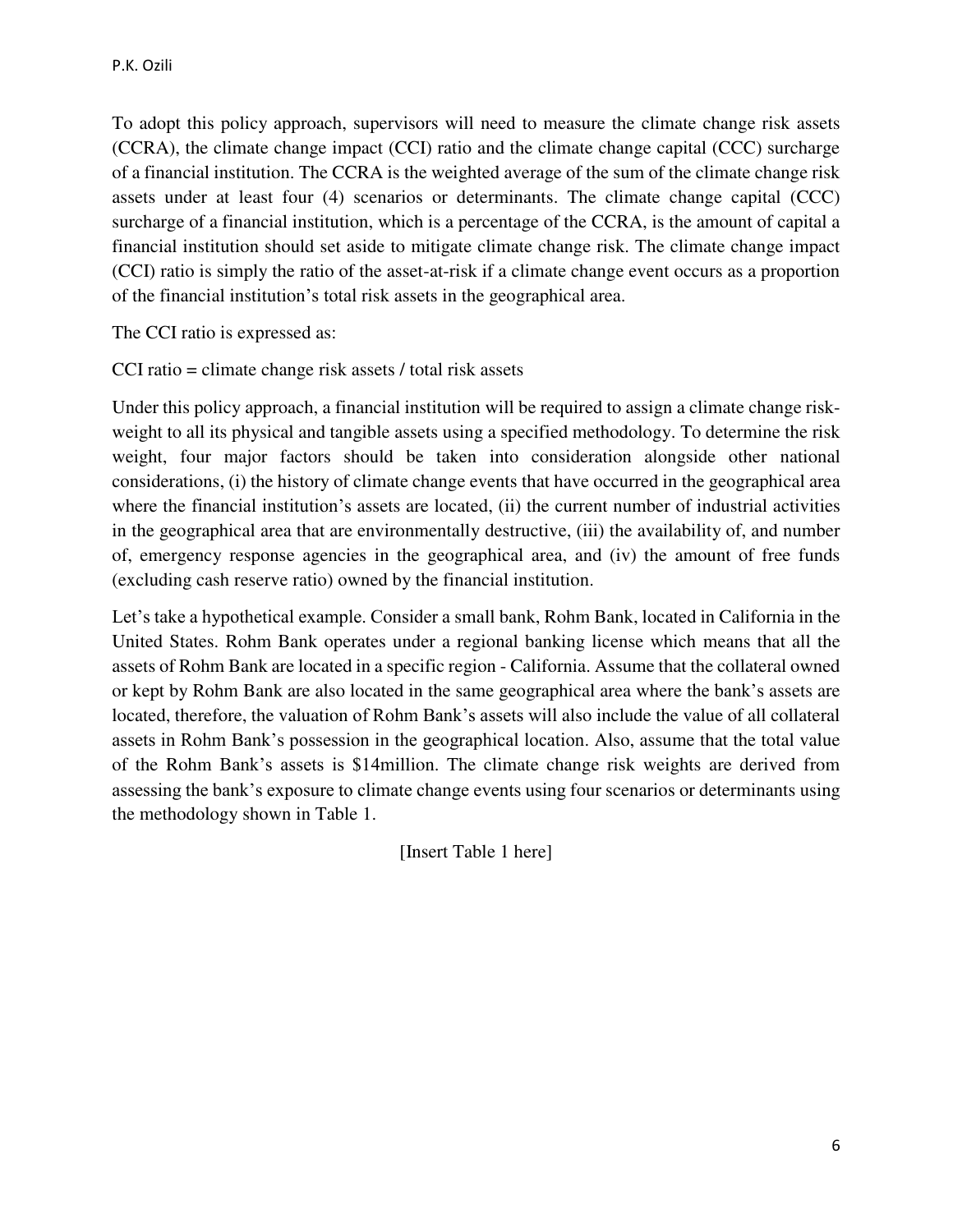# **#2. Impose a fixed-rate risk capital**

Secondly, Central banks can use a fixed-rate risk-capital policy. Central banks may impose a fixedrate risk capital (for example, as a percentage of Tier 2 capital) on all financial institutions under its supervision. The risk capital will act as capital to mitigate climate change risk when it materializes. The fixed rate may be 2.5% of Tier 2 capital or 1% of Tier 2 capital depending on a rate determined by the bank supervisor or Central bank. Let's take a practical example.

Consider a bank that has a Tier 1 capital of \$50,000,000. Assume that Tier 2 capital is 33.3% of Tier 1 capital and a climate change fixed rate charge of 12.5 is imposed on banks by the national supervisor or the Central Bank. The fixed-rate risk capital of the bank will be:

Tier  $2 = 0.333 \times $50,000,000 = $16,650,000$ 

Fixed-rate risk capital  $= 12.5\%$  x tier 2 capital

Then, the fixed-rate risk capital =  $0.125 \times $16,650,000 = $2,081,250$ 

Whichever fixed-rate charge is adopted, the fixed rate charge should be kept with the financial institution not the regulator. This allows the financial institution to internalize the cost and risk of climate change events. The Tier 2 fixed rate charge may be used by financial institutions to meet their minimum regulatory capital requirement when a climate change event has not yet occurred. But when a climate change event occurs, the fixed-rate risk capital cannot be used in the computation of minimum regulatory capital ratio but must be used to minimise losses or damages to the assets of financial institutions after climate change events have occurred. Central banks should monitor financial institutions to ensure that the fixed-rate risk capital is set aside by financial institutions under its supervision.

# **#3. Reduce lending to industries whose activities destroy the environment and climate**

The third approach is to use lending restriction to businesses in industries whose activities hurt the environment and the climate. The Central bank may require financial institutions to reduce lending to industries whose activities degrade the immediate environment they operate in - such as the mining industry, petroleum industry, etc. This can be achieved in two ways (i) one, by lending to such businesses at a higher interest rate, or (ii) by deducting a climate penalty charge (CPC) from the total loan value before disbursing the loan to the customer.

Lending to businesses in such industries can be reduced to a minimum to pressure them to put in measures to protect the environment they operate in. Any bank that fail to reduce their loan exposure to companies in these industries may be sanctioned by the supervisor. Also, an outright loan ban may be placed on companies whose activity degrade the environment in a significant way, and the company has failed to put in place measures to minimize harm to the immediate environment which could affect members of the community. Such ban can pressure businesses in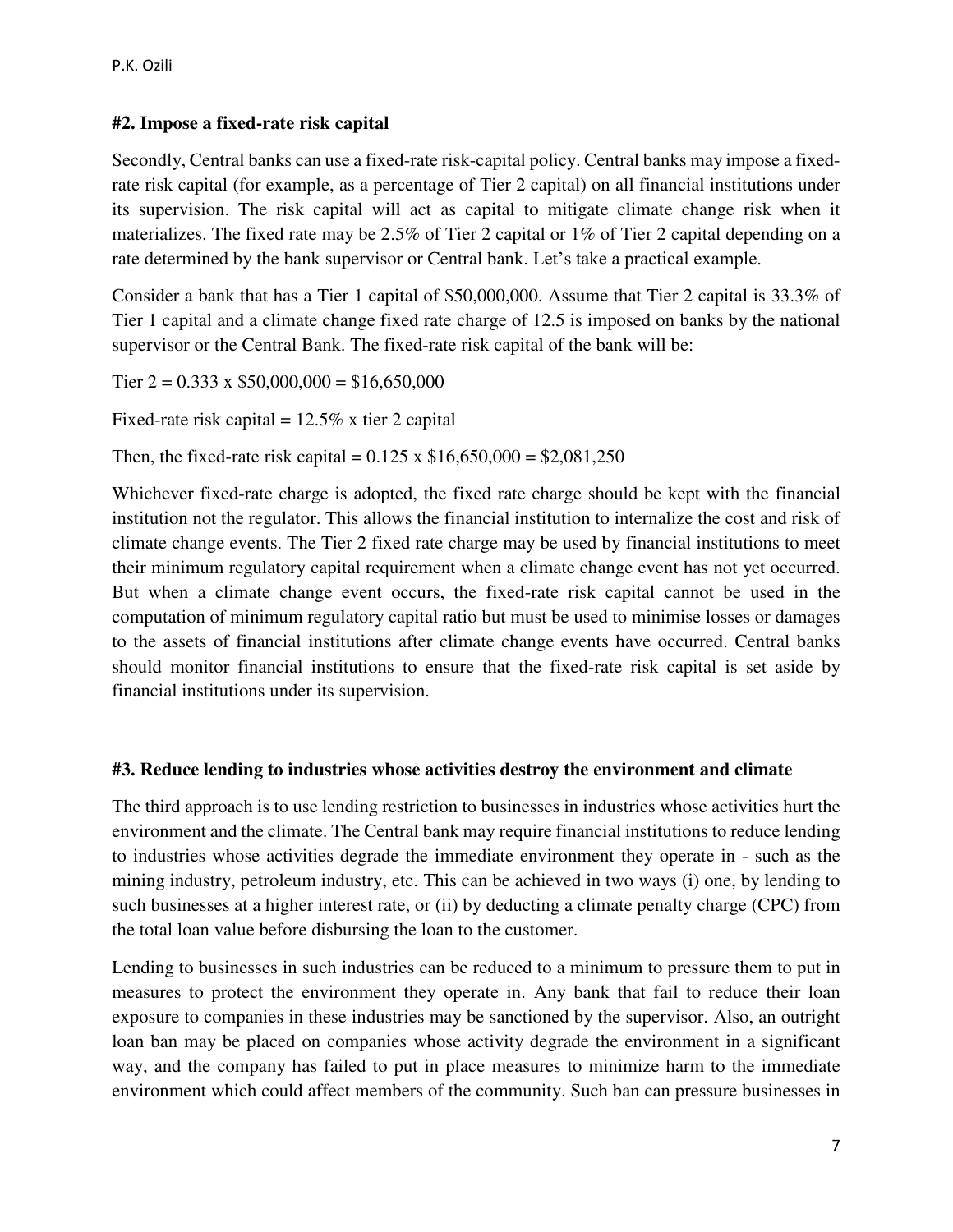these industries to design internal mechanisms and policies to reduce harm to the environment and the climate.

#### **#4. Create a climate bank**

Another policy option for Central banks is to set up a climate bank. A climate bank is a bankruptcyremote entity and a special purpose entity jointly owned by all financial institutions including the Central bank. Each participating financial institution will contribute an agreed amount of capital to the climate bank, which will be used to help a financial institution recover from damages to the financial institution's assets when unfavorable climate change events occur. As a bankruptcy remote entity, the failure of all participating financial institutions will not lead to the failure of the climate bank because the payout to each financial institution is limited to the capital contributed by each participating financial institution. Also, a certain amount of capital can be given as loan to affected financial institutions at the discretion of other participating owners who may require interest on the premium capital (a form of loan) subject to the payment of interest. Finally, each participating owner may be required to review their capital contribution to the climate bank from time to time, and may be required to replenish any deficit in their capital contribution from time to time.

A climate bank structure is a superior model compared to the insurance contract arrangement. This is because, in an insurance company setting, climate change is likely to increase costs for companies in the insurance industry because of increased claims related to extreme weather events, which are intermittent and unpredictable. Moreover, if the payout costs are deemed to be too costly and unprofitable for insurance companies, insurance companies can stop offering policy cover for climate change events, preferring to offer only traditional insurance policies. In contrast, the climate bank model is similar to a mutual fund model in which every owner (financial institutions) contribute their own funds to the climate bank. The major difference is that a distressed financial institution can use their funds (which comes at no cost to them) and can also use the funds or capital of other owners subject to the payment of interest on the borrowed capital.

#### **#5. Relocate important assets to areas less prone to climate change events**

Finally, Central banks can require financial institutions to have an emergency asset relocation policy. Central banks can ensure that financial institutions relocate their important assets away from cities that are prone to unfavourable climate change events such as mudslides, earthquake, typhoon, landslides, etc. The downside of this approach is that moving a financial institution's assets away from climate change prone areas to safer areas may reduce the level of economic activity in communities that suffer from climate change events, and could trigger a recession in such communities. For this reason, the emphasis here is that all financial institutions can relocate their "important assets", not "all assets", to cities that are less prone to unfavourable climate change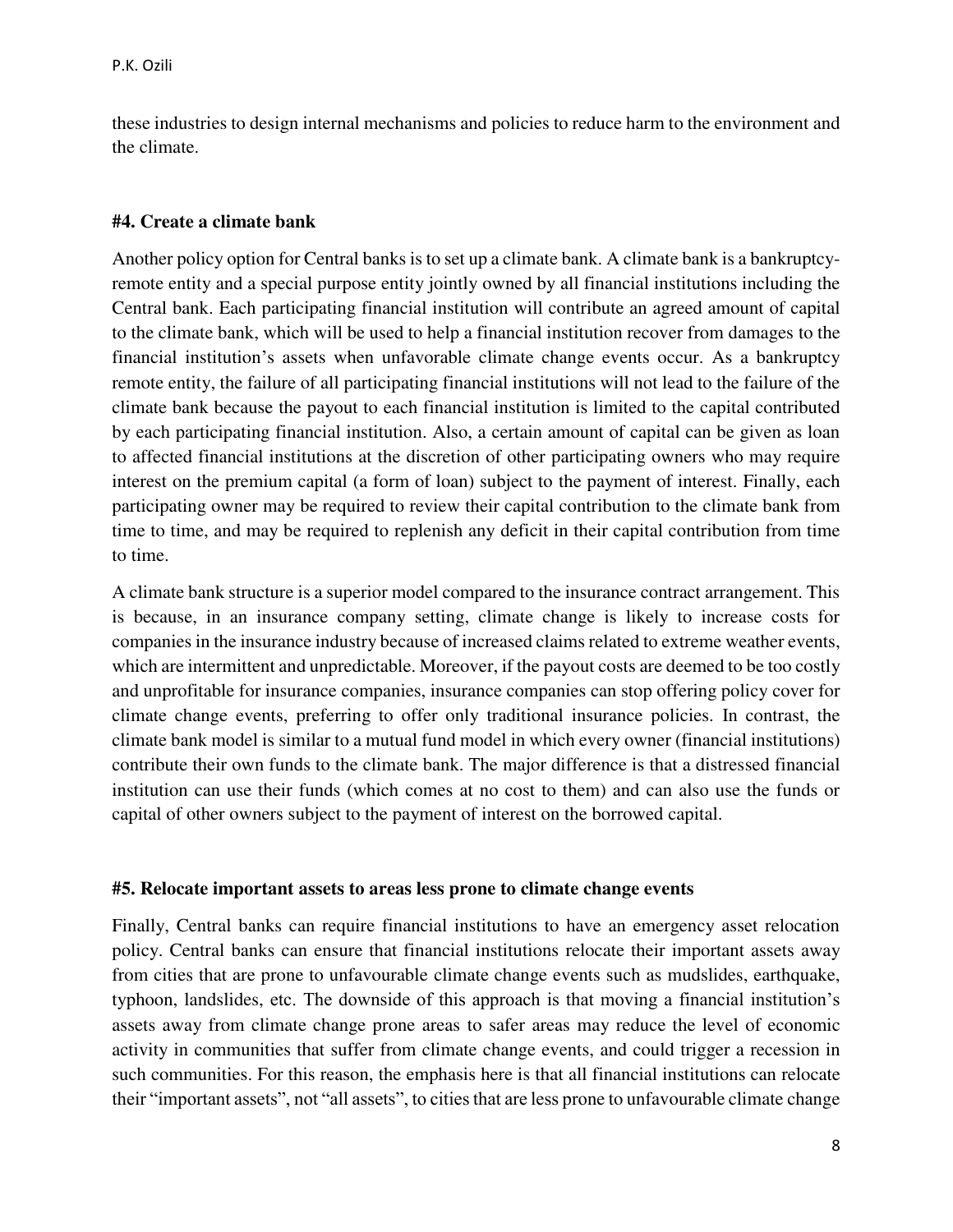event. Only the important assets should be relocated to a safer location. For example, small bank branches and customer service centers should not be relocated while the Headquarters of a financial institution and its information system infrastructure warehouse may be relocated to areas that are less prone to unfavourable climate change events.

#### **4. Conclusion**

This article discussed some policy options that central banks may find useful in dealing with the risk of climate change in the financial sector. The paper suggests five policy options which includes: imposing a climate change capital surcharge; impose a fixed-rate risk capital - based on Tier 2 capital; a reduction in lending to industries whose activities destroy the environment and climate; creating a climate bank; and, requiring financial institutions to relocate their important assets to areas less prone to climate change events.

It is important to ensure that financial institutions remain safe during climate change events and Central banks have a role to play in ensuring the safety and soundness of the financial institutions under their supervision, and for this to happen, new banking regulations will increase in the coming years, and climate change regulation is one of them. In the future, bank supervisors may impose stricter or lighter rules based on the peculiarities of the financial sector and the climate change history in each country. After formulating a climate change policy, implementation should follow. When implementing a climate change policy in the financial sector, Central banks may speed-up or delay the implementation of climate change policies, and there should be enough time to adjust to new and existing climate change policies.

The implication of these policy options is that it will compel financial institutions to exercise a great deal of caution in lending to businesses that harm the environment in a significant way. Such policies will also help in making businesses accountable for the environment they operate in. Through such policies, financial institutions will be able to pressure their customers to design internal mechanisms and policies to reduce the harm their activities cause to the environment and the climate.

Future research can investigate, empirically, the effect of specific climate change events on the stability of major financial institutions. Future research is also needed to explore the possibility for self-regulation of climate change risk by financial institutions in the financial sector. Should financial institutions develop their own internal policies to tackle climate change risk (i.e. micro or self-regulation) or should the Central bank develop a one-size-fits-all policy on climate change risk for all financial institutions? This is a worth-while puzzle to solve.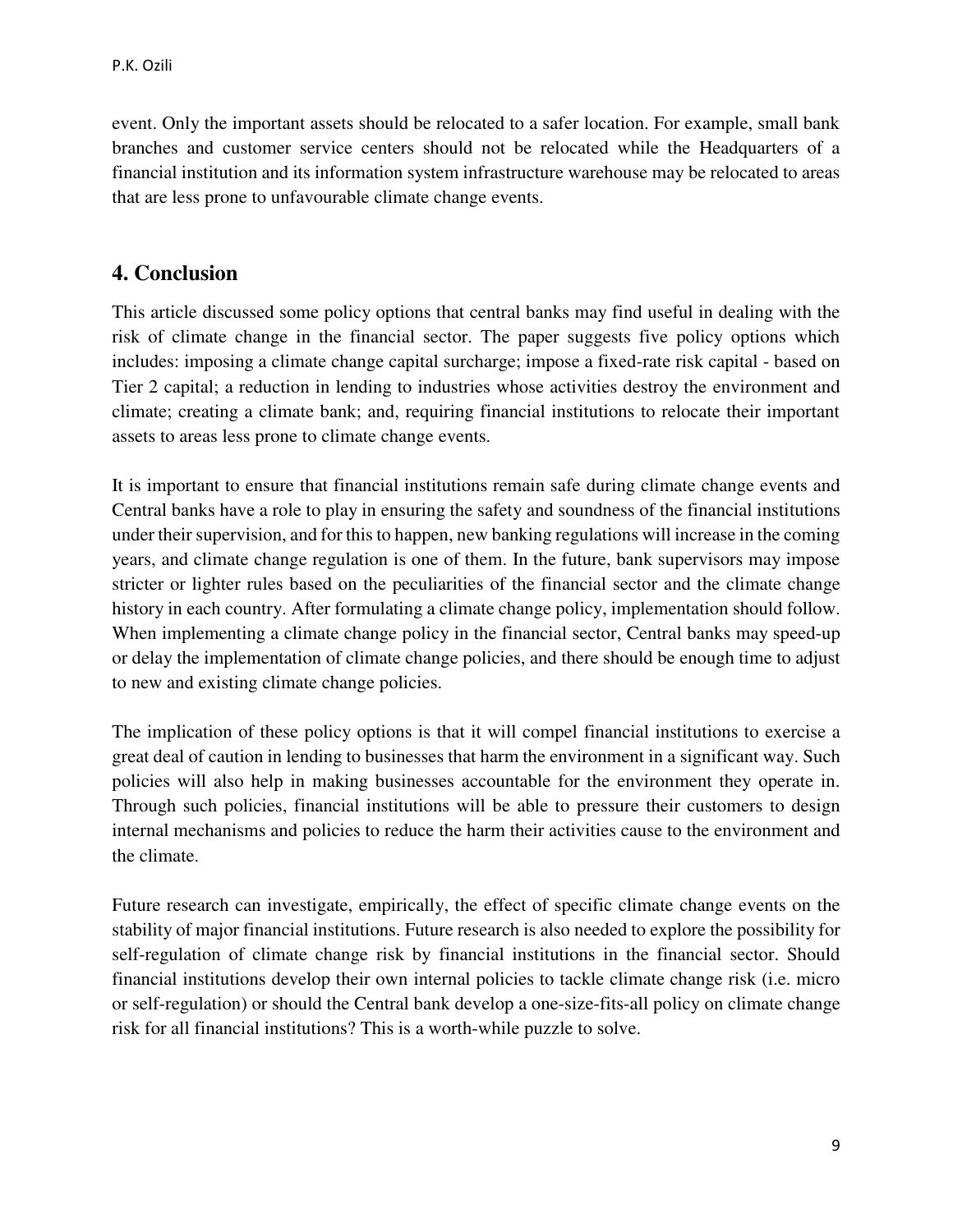# **Reference**

Altieri, A. H., & Gedan, K. B. (2015). Climate change and dead zones. Global change biology, 21(4), 1395-1406.

Battiston, S., Mandel, A., Monasterolo, I., Schütze, F., & Visentin, G. (2017). A climate stresstest of the financial system. Nature Climate Change, 7(4), 283.

Brunnermeier, M., Crockett, A., Goodhart, C. A., Persaud, A., & Shin, H. S. (2009). The fundamental principles of financial regulation (Vol. 11). ICMB, Internat. Center for Monetary and Banking Studies.

Brunnermeier, M.K. and Landau J. (2020). Central banks and climate change. VOX CEPR Policy Portal. Available at: https://voxeu.org/article/central-banks-and-climate-change 15, January 2020.

Campiglio, E., Dafermos, Y., Monnin, P., Ryan-Collins, J., Schotten, G., & Tanaka, M. (2018). Climate change challenges for central banks and financial regulators. Nature Climate Change, 8(6), 462-468.

Carney, M. (2015). Breaking the Tragedy of the Horizon–climate change and financial stability. Speech given at Lloyd's of London, 29, 220-230.

Cornett, M. M., & Saunders, A. (2003). Financial institutions management: A risk management approach. McGraw-Hill/Irwin.

Dafermos, Y., Nikolaidi, M., & Galanis, G. (2018). Climate change, financial stability and monetary policy. Ecological Economics, 152, 219-234.

Demirguc-Kunt, A., Laeven, L., & Levine, R. (2003). Regulations, market structure, institutions, and the cost of financial intermediation (No. w9890). National Bureau of Economic Research.

Doran, K. L., & Quinn, E. L. (2008). Climate change risk disclosure: a sector by sector analysis of SEC 10-K filings from 1995-2008. NCJ Int'l L. & Com. Reg., 34, 721.

Ferguson, R. W. (2003). Should financial stability be an explicit central bank objective. Challenges to Central Banking from Globalized Financial Systems, International Monetary Fund, Washington DC, 208-223.

Furrer, B., Hamprecht, J., & Hoffmann, V. H. (2012). Much ado about nothing? How banks respond to climate change. Business & Society, 51(1), 62-88.

Goodhart, C. A. E. (2011). The changing role of central banks. Financial History Review, 18(2), 135-154.

Goodhart, C., Hartmann, P., Llewellyn, D. T., Rojas-Suarez, L., & Weisbrod, S. (2013). Financial regulation: Why, how and where now?. Routledge.

Hull, J. (2012). Risk management and financial institutions,+ Web Site (Vol. 733). John Wiley & Sons.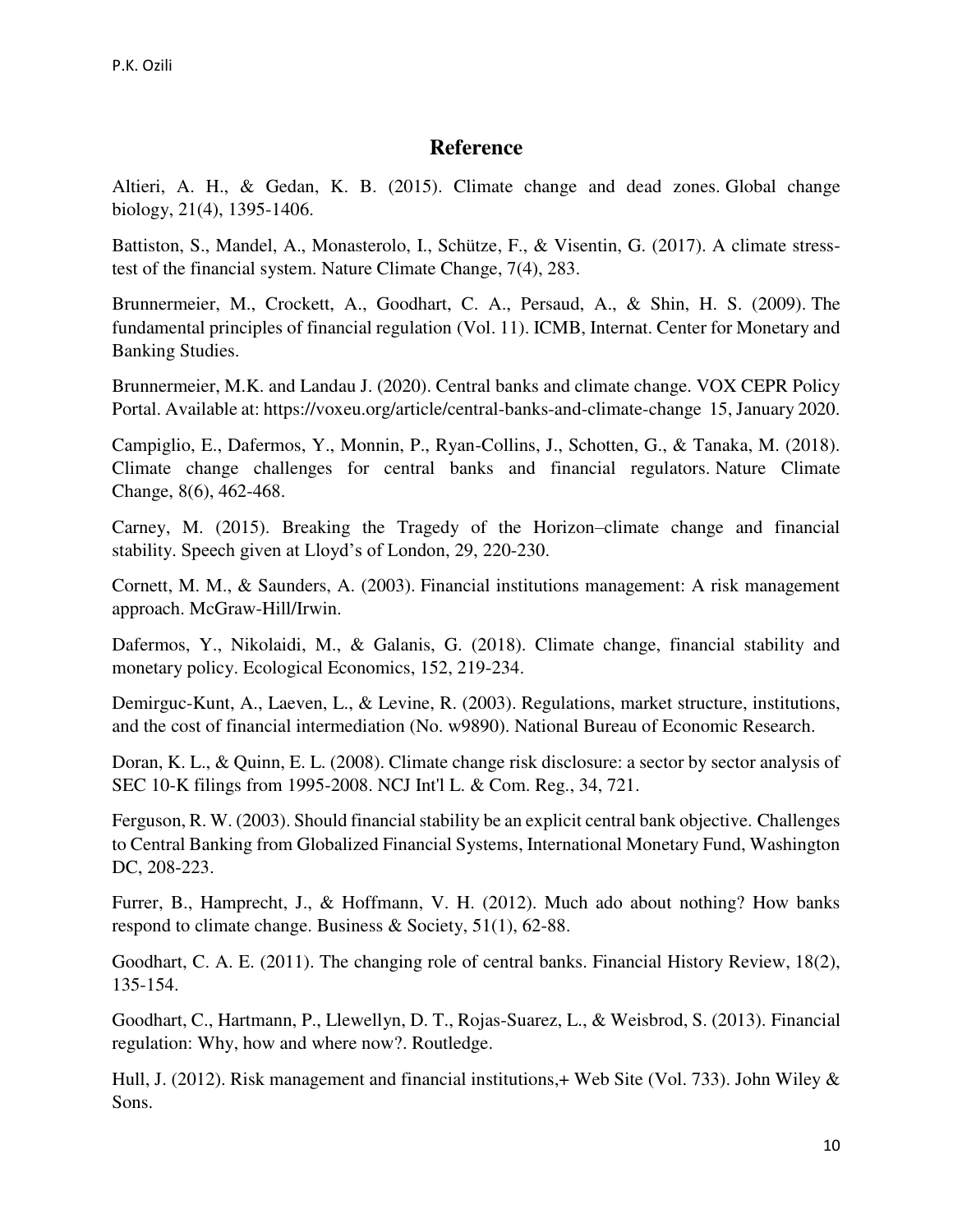Kellogg, W. W. (2019). Climate change and society: consequences of increasing atmospheric carbon dioxide. Routledge.

Korell, L., Auge, H., Chase, J. M., Harpole, S., & Knight, T. M. (2019). We need more realistic climate change experiments for understanding ecosystems of the future. Global change biology.

Monti, A. (2009). Climate change and weather-related disasters: what role for insurance, reinsurance and financial sectors. Hastings W.-Nw. J. Envt'l L. & Pol'y, 15, 151.

Ozili, P. K. (2020a). Effect of Climate Change on Financial Institutions and the Financial System. Finance, Insurance and Risk Management Theory and Practices.

Ozili, P.K. (2020b). Managing climate change risk: a responsibility for politicians not Central Banks

Poole, J. A., Barnes, C. S., Demain, J. G., Bernstein, J. A., Padukudru, M. A., Sheehan, W. J., ... & Cohn, J. R. (2019). Impact of weather and climate change with indoor and outdoor air quality in asthma: A Work Group Report of the AAAAI Environmental Exposure and Respiratory Health Committee. Journal of Allergy and Clinical Immunology, 143(5), 1702-1710.

Ramanathan, V., Aines, R., Auffhammer, M., Barth, M., Cole, J., Forman, F., ... & Press, D. (2019). Bending the Curve: Climate Change Solutions.

Zobaa, A. F. (2005, June). Climate change risks and financial sector. In IEEE Power Engineering Society General Meeting, 2005 (pp. 2945-2950). IEEE.